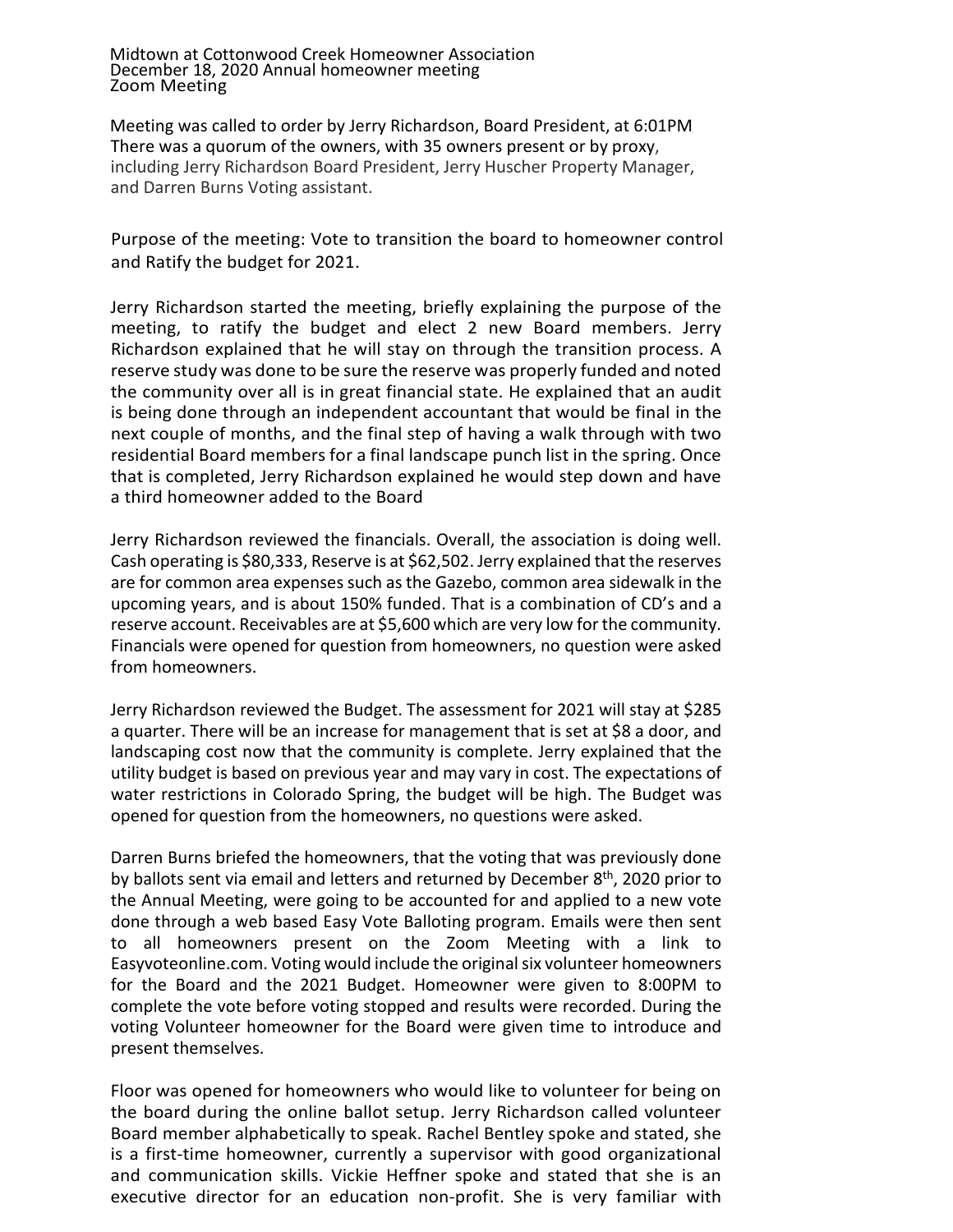financials, including leadership and management experience. John Rollins spoke and stated that fell in love with the homes and the community before purchasing his home. He wants to serve and contribute to the community. Kim Sinkola spoke and stated she is a district 20 teacher and teaches high school. She wants to contribute to the community weather she is on the Board or not. With there being no other candidates present to call, the owners were given time to cast their votes.

During the ballot setup to vote online, Jerry Richardson stated that being there were four great candidates at the meeting, he would entertain the idea to the homeowners if there were no objection, he would like to keep the Board members at an odd number, he suggested to the homeowners that instead of voting for the members he would like to have all four candidates on the Board. That would be five including himself, keeping the Board at an odd number. Darren Burns suggested that the votes be casted and recorded, and that the members that had the highest votes would be added to the Board with the terms of 3 years, 2 years contingent with the highest vote and Jerry Richardson being 1 year. There was no objection. During the ballot setup, Sonya Bynoe questioned if she could write in a candidate such as Sondra Bynnoe-Dolittle. Sondra responded she would except the opportunity to be a candidate for the Board. Sondra spoke and stated her address and informed the homeowners that she has been active with the builder in concerns for the common areas of the community and there were a few things she would like to address some issues in the neighborhood before it is turned over to the community. She is a former law enforcement officer and thinks that it is very important to live in an HOA to make the community livable and have values for what she pays for in the community.

Darren informed the homeowners they also could vote for themselves on the ballot write in line. Darren opened the forum for question while ballots were completed and closed.

## Open Forum:

A homeowner had a question for Jerry Richardson about perimeter fencing when it would be installed and what it would be like. Jerry stated that he was not sure and does not believe it has perimeter fencing. A homeowner had a question for Jerry about the plastic pipes that were standing in the community common areas. Jerry stated that they were pipes in place for future cable runs such as comcast and tele communications and such. They would be cut to ground level after completion. A homeowner had a question for Jerry about how the community is to address things such as dog stations and the trash cans. She is concerned if placed near a home that the smell would be an issue in the summer. Jerry explained that it is hard to make everyone happy and that it is a decision that the developer manager makes, they make the decisions to be best for everyone. Sondra said that she and others has spoken to Adam Loren about the issue. The concern is when the wind blows the trash and the smell impacting the homeowner in front of the trash cans. She said that the homeowners should have some input of where they are located. A homeowner also stated that she has one in front of her home and is concerned that she will not be able to enjoy the community as other residents will. Jerry Richardson stated that he would discuss the issue with Loren the project manager and the vice president in the morning. A homeowner that was not identified brought up the issue with so many homeowners with dogs and the property near the model homes across the street about having a dog